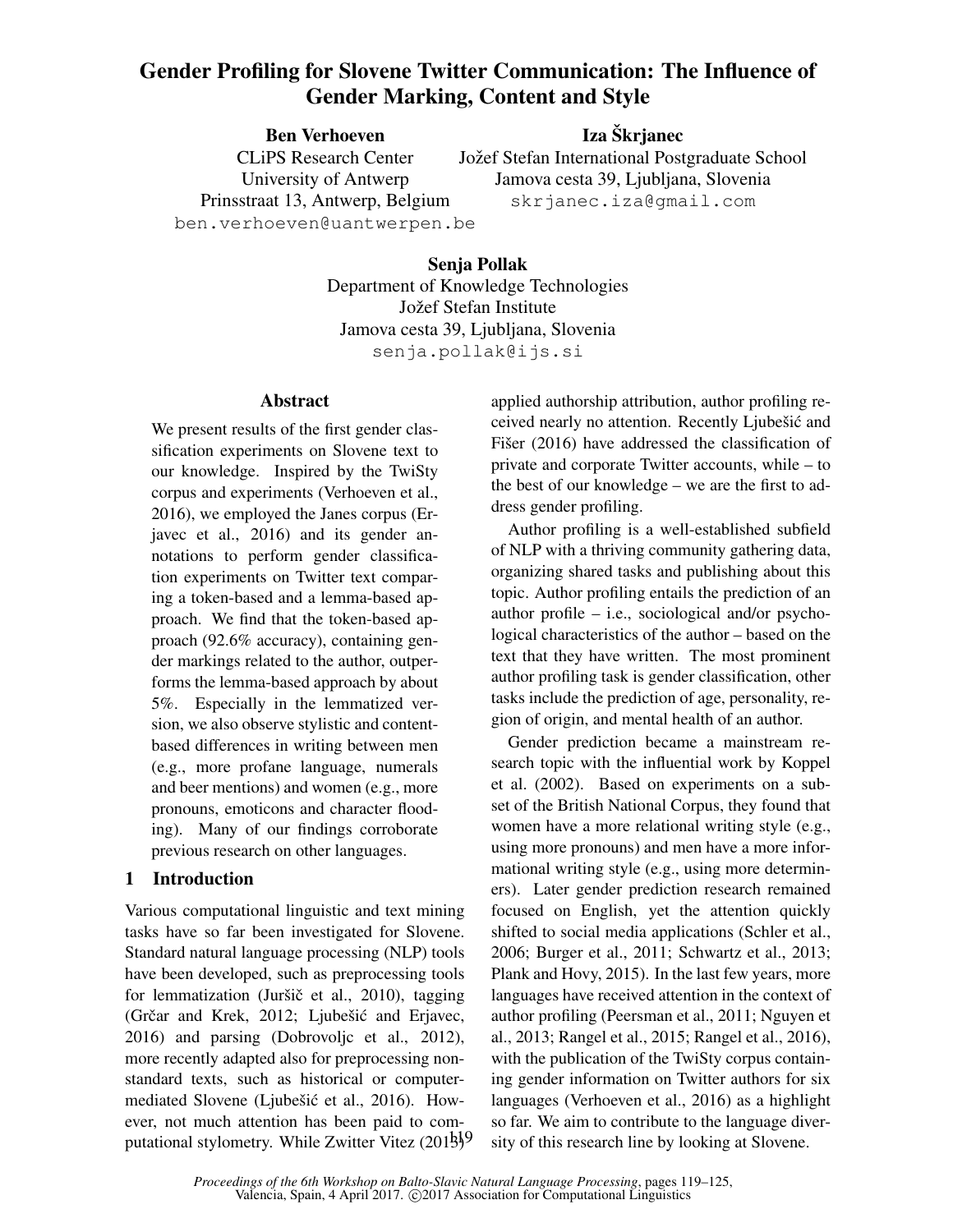Slovene belongs to languages with a pronounced morphology for gender. Nouns (and personal pronouns) have a defined grammatical gender (feminine, masculine, and neuter) in agreement with which other parts of speech can be inflected. Some of those structures allow for the identification of the author's gender in self-referring context. For example, the author's gender can be reflected in corresponding self-describing noun forms, e.g., *učitelj/učiteljica* (teacher<sub>male/fem</sub>), and even more frequently in agreements of adjectives, e.g., lep/lepa (beautiful<sub>male/fem</sub>), and non-finite verb forms, such as l-participles,<sup>1</sup> e.g., *sem delal/delala* (I worked $_{male/fem}$ ), which makes these markings a potentially useful feature for gender identification. As the inflected gender features might overshadow other relevant features, such as content and style, we investigate not only a token-based, but also a lemma-based approach. Disregarding easily manipulatable gender features (e.g., grammatical gender markings) can be seen as a first step towards an adversarial stylometry system, where we assume that the writer might not be who they claim to be. A second step would be to disregard content features, which can be easily manipulated as well. The lemma-based approach also allows for meaningful results to contribute to the field of sociolinguistics.

For our research in Slovene, findings in author profiling for related languages are of interest, especially with regard to feature construction due to morphological richness. Kapočiūtė-Dzikienė et al. (2015) predicted age and gender for Lithuanian literary texts. Lithuanian parliamentary texts were used to identify the speaker's age, gender and political view in Kapočiūtė-Dzikienė et al. (2014). A study of Russian showed there is a correlation between POS-bigrams and a person's gender and personality (Litvinova et al., 2015). Another relevant contribution to the field for Russian was the interdisciplinary approach to identifying the risk of self-destructive behavior (Litvinova and Litvinova, 2016). Experiments for gender identification for Russian show the advantages of grammatical features. Sboev et al. (2016) removed topical and genre cues from the corpus of picture descriptions and personal letters in Russian and ran tests for various features and machine learning al-

<sup>1</sup>Verb 1-participles is the name for the Slovene participles that end in letter 'l' in the masculine form and can be used for 120past, future and conditional constructions.

gorithms to find the combination of grammatical information (POS-tags, noun case, verb form, gender, and number) and neural networks performed best. As far as we know, no gender classification of tweets in these languages has been presented.

The present paper is structured as follows: in Section 2, we describe the Janes Tweet corpus and its modification for the experiments, which are presented in Section 3. In Section 4, we discuss the results in terms of performance and feature interpretation, while in Section 5 we conclude our study and propose further work.

## 2 Corpus Description

For our experiments, the Janes corpus (Erjavec et al.,  $2016$ ; Fiser et al.,  $2016$ ) of user-generated Slovene was adapted to match the TwiSty corpus setting (Verhoeven et al., 2016). We will first introduce the Slovene source corpus and then describe our reformatting of it for the current research.

The Janes corpus was collected within the Janes national research project<sup>2</sup> and consists of documents in five genres: tweets, forum posts, news comments, blog entries, and Wikipedia user and talk pages. The Twitter subcorpus is the largest Janes subcorpus. The tweets were collected using the TweetCat tool (Ljubešić et al., 2014), which was designed for building Twitter corpora of smaller languages. Employing the Twitter Search API and a set of seed terms, the tool identifies users writing in the chosen language together with their friends and followers. The tool outputs tweets together with their metadata (tweet ID, time of creation and retrieval, favorite count, retweet count, and handle). In total, the corpus includes tweets by 8,749 authors with an average of 850 tweets per author.

The authors were manually annotated for their gender (female, male and unknown) and account type (private and corporate). Personal accounts are considered as private account types, while companies and institutions count as corporate ones. The gender tag was ascribed based on the screen name, profile picture, self-description ('bio') and – in the few cases that this was not sufficient – the use of gender markings when referring to themselves. The account type was annotated given the user name, self-description and (typically impersonal) content of tweets. Since the focus of our study

<sup>2</sup>http://nl.ijs.si/janes/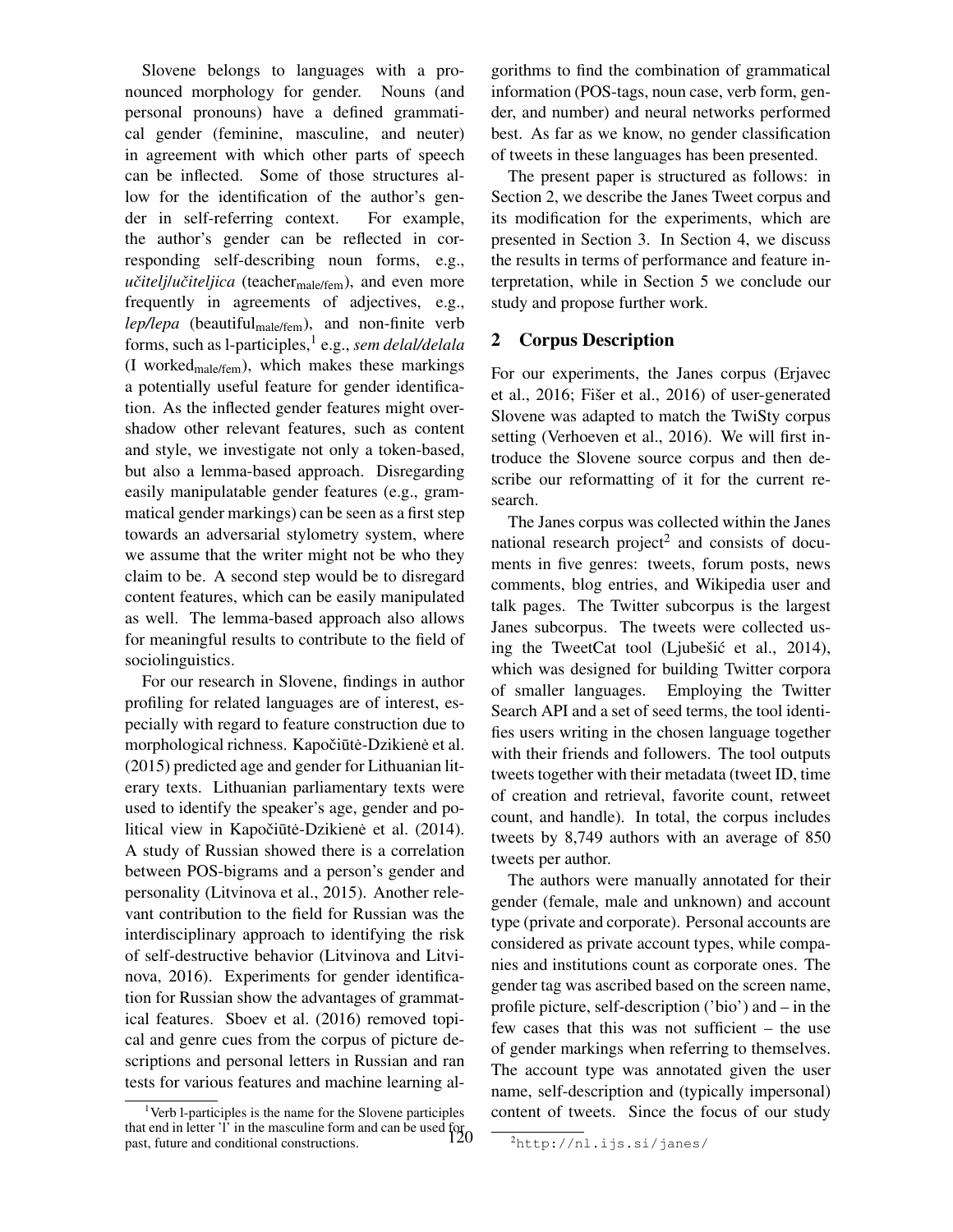|  | WRB MAJ   Accuracy Precision Recall F1-score |  |  |
|--|----------------------------------------------|--|--|
|  | Token 56.9 68.5 92.6 92.7 92.6 92.6          |  |  |
|  | Lemma 56.9 68.5 87.9 87.9 87.9 87.9          |  |  |

Table 1: Results of gender prediction experiments based on tokenized text and on lemmas. Abbreviations: WRB = Weighted Random Baseline, MAJ = Majority Baseline. Precision, Recall and F1-score are averaged over both classes (since both classes matter).

was the binary prediction of female or male gender, only private male and female accounts were considered in the experiments.

Given the multilingual context of usergenerated content, each tweet had to undergo language identification. For this the langid.py program (Lui and Baldwin, 2012) was used. The identified language tags were additionally corrected with heuristics resulting in four possible tags for the entire corpus: Slovene, English, Serbian/Croatian/Bosnian, and undefined (Fišer et al., 2016).

This subcorpus of Janes was reformatted to resemble the TwiSty corpus in order to address the same task of author profiling. There are however a few differences that we should mention for completeness. The Janes corpus does not have the personality type information available for the users and the language identification was performed in a different way.

#### 3 Experiments

The experimental setup of this research is largely based on the TwiSty experiments (Verhoeven et al., 2016). We will briefly describe this approach and explain our additions.

First of all, to ensure comparability of instances, we construct one instance per author by concatenating 200 language-confirmed tweets. Authors with less than 200 tweets are discarded. All user mentions, hashtags and URLs were anonymized by replacing them with a placeholder token to abstract over different instances to a more general pattern of their use. The final dataset contains 3,490 instances with more men (68.5%) than women (31.5%), see Table 2.

The gender prediction task is set up as a twoclass classification problem with classes *male* and *female* in a standard tenfold cross-validation experiment using the LinearSVC algorithm in scikit-learn (Pedregosa et al., 2011). We used *n*-gram features on both word ( $n = [1, 2]$ ) and character  $(n = [3, 4])$  level. We did not perform<sup>12</sup>

|        | Count | Percentage |
|--------|-------|------------|
| Male   | 2,391 | 68.5       |
| Female | 1,099 | 31.5       |
| Total  | 3,490 | 100        |

Table 2: Corpus statistics: male and female private Twitter users represented by 200 tweets per author.

any feature selection, feature weighting or parameter optimization.

The experiment was performed in two different settings: on tokenized text, $3$  and on lemmatized text. The lemmatized text is available in the Janes corpus (for lemmatization process see Ljubešić and Erjavec  $(2016)$ ). The results of these experiments can be found in Table 1 and will be discussed in Section 4.

We also performed the experiment on a normalized version of the text that was available in the Janes corpus. This means that substandard spellings were corrected to the standard form, especially including the restoration of diacritics. Our expectation was that standardizing the text would allow for 1) certain features to cluster together and get stronger and thus more generalizable; and 2) disambiguation of certain words due to diacritics restoration. However, the results of this experiment were near-identical to the experiment on tokenized text, so we will not further discuss this here.

#### 4 Discussion

Our experiments show a very high and interpretable result. Using tokenized text clearly outperforms the use of lemmas by around 5%, but both systems appear to work really well, significantly outperforming both the weighted random baseline (WRB) and majority baseline (MAJ).

Interestingly, our results are higher than the state-of-the-art results for the different languages

 $3$ Using the happierfuntokenizing script by Christopher Potts (http://wwwbp.org), as also used by Verhoeven et al. (2016).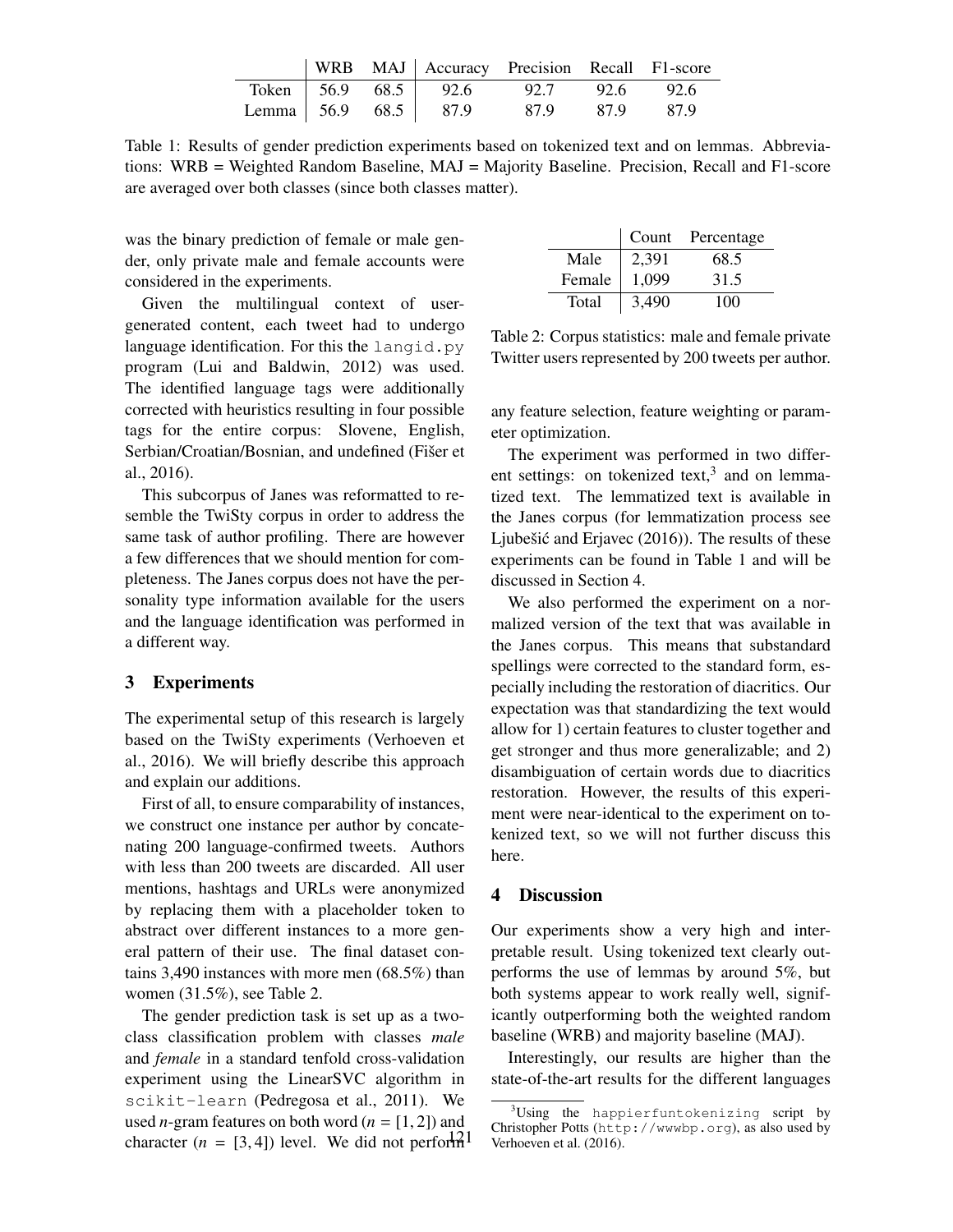in TwiSty. The most comparable language in data size would be Portuguese, which achieves 87.6%, while we achieve 92.6% for Slovene. As our feature analysis below will show, the difference lies in the gender markings.

Slovene encodes gender more extensively than Romance languages do. Especially the frequently used verb l-participles are important features for gender profiling, because a gender marking for the author is present every time the author is the subject of the past and future tense and conditional verb mood that are expressed by the auxiliary and the participle. Although agreement is partly informative also in other Romance languages, i.e., through participle agreement in French, e.g., *je suis allé/allée* (I went<sub>male/fem</sub>), Italian, e.g., *io* sono andato/andata (I went<sub>male/fem</sub>), Spanish, e.g., *yo fui invitado/invitada* (I was invited<sub>male/fem</sub>), or adjectival agreement in French, e.g., *je suis heureux/heureuse* (I am happy<sub>male/fem</sub>) or Spanish, e.g., *yo soy viejo/vieja* (I am old<sub>male/fem</sub>), the gender markings are much less frequent than in Slavic languages, such as Slovene.

By lemmatizing the text, we remove this effect and we observe the performance of the system to lower to 87.9% which is very comparable to that of Portuguese and Spanish in the TwiSty paper (Verhoeven et al., 2016).

We also investigated the most informative features that scikit-learn outputs when retraining the model on the entire dataset (i.e., no tenfold). We extracted a ranked list of the 1,000 most informative features per class<sup>4</sup> and were able to make a comparison between the genders and between the token- and lemma-based approaches.

The most informative features of the tokenbased approach confirm very clearly our explanation of the higher performance of this approach compared with the lemma-based approach. The bulk of the most informative features can be related to gender markings on verb l-participles (e.g., MALE: *mislil* (thought), *bil* (been), *vedel* (known), *gledal* (watched); FEMALE: *mislila* (thought), *dobila* (gotten), *rekla* (said), *videla* (seen)), as well as feminine adjective forms (e.g., *ponosna* (proud), *vesela* (happy)).

The informative features for the lemma-based approach contain almost no gender markings. However, many interesting stylistic and content-

based features become apparent, some of them also occurring lower on the ranking with the token-based approach.

We found several word and character features associated with the use of profane language that are strongly linked to the male category, e.g., *jebati* and *fukati* (to fuck), *pizda* and *pička* (cunt), *rit* (ass), *srati* (to shit), *kurec* (dick), *joške* (boobs). Another characteristic distinctive of the male class is non-alphabetical symbols including symbols for euro  $(\epsilon)$  and percent  $(\%)$ , and numerals (as digits) – the latter were also found to be more indicative of male authors and speakers in an English corpus of various genres (Newman et al., 2008) and the spoken part of BNC (Baker, 2014). Interestingly, vulgar expressions do not occur among the most informative features of the female category, while a small number of numerals can be found. The female category is distinguished by the use of emoticons  $(.3, :*, :), \blacktriangleright$ , however the emoticon with tongue (*:P*) is related to the male category. Among the most informative features on both lemma- and token-level various interjections often combined with character flooding occur in the female category: *(o)joj* (oh), *oh* (oh), *ah* (oh), *ha* (ha), *bravo*, *omg*, *jaaa* (yaaas), *aaa* (argh), *ooo* (oooh), *iii* (aaaw). The female category further displays linguistic expressiveness in intensifiers (*ful* (very), *čist* (totally)) and adjectives and adverbs denoting attitude (*grozen* (horrible), *lušten* (cute), *gnil* (rotten), *čuden* (weird)), but these require further support in analysis.

A strong stylistic feature of the female category is referring to self with personal and possessive pronouns in first person: *jaz* (me), *zame* (for me), *moj* (my/mine) on the lemma-level, and *meni* (to me), *moje* (my/mine), *mene* (me<sub>accusative) on the</sub> token-level with some of these features on both levels occurring within word bigrams (*biti moj* for be mine). Referring to others is also more present in the female category, namely with possessive pronouns for third person singular (*njen* (her/hers), *njegov* (his)) and first person plural (*nasˇ* (our/ours)). This corroborates prior findings for English where women also use more pronouns than men (Schler et al., 2006).

A minor feature that requires further analysis is the use of diminutive endings in the female category (*-cek ˇ* and *-kica*).

The lemma-based approach provides insight into interesting tendencies regarding the content.

<sup>&</sup>lt;sup>4</sup>These lists are available online at: https://github.<br>n/verhoevenben/slovene-twisty. com/verhoevenben/slovene-twisty.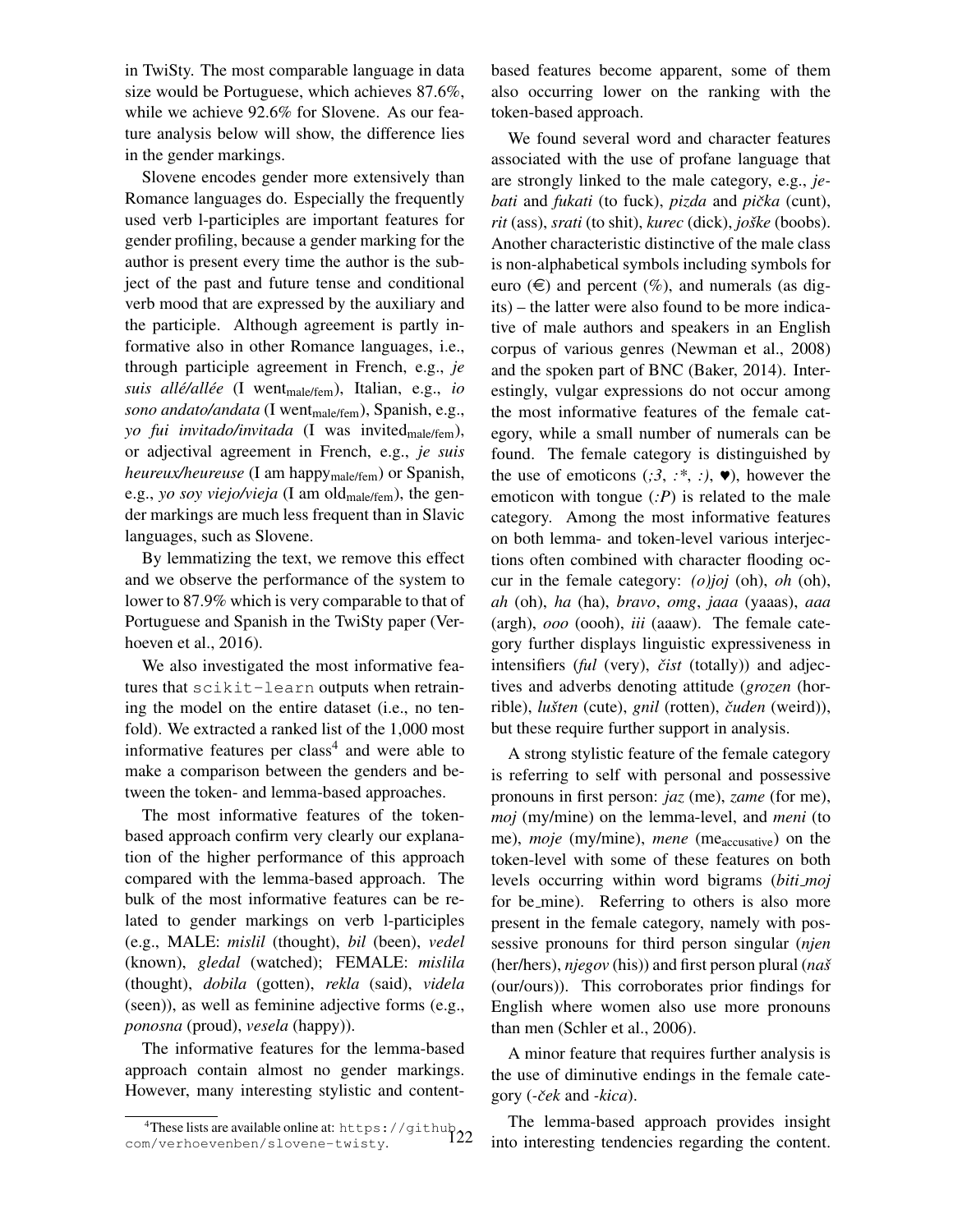The topics in the male category are associated with drinking (*pivo*/*pir* (beer), *bar*; *piti* (to drink) in the token-based list), sports (*tekma* (game), *sport ˇ* (sports), *fuzbal* (football), *zmaga* (win)) and motoring (*guma* (tire), *avto* (car), *voziti* (to drive/ride)). In the female category, a topic on food and beverages is also present, but with a different focus (*hrana* (food), *caj ˇ* (tea), *cokolada ˇ* (chocolate), *sladoled* (ice cream)). Both female and male authors refer to other people, but they focus on different agents. Referring to women (*zenska ˇ* ), men (*moski ˇ* ), kinship (*starsˇ* (parent), *mami* (mom), *otrok* (child), *babica* (grandma), *teta* (aunt)), female friends (*prijateljica*) and female colleagues (*kolegica*) relates more with the female category, while we can find references to wives (*žena*), male colleagues (*kolega*) and male friends (*prijatelj*) in the male category.

The token- and lemma-based levels of both categories display various modality markers: *marati* (to like), *ne mociˇ* (not able), *zagotovo* (definitely), *želim* (I wish) for the female category, and *rad* (like/want<sub>male</sub>), *verjetno* (probably), *hotel* (wantedmale), *zelel ˇ* (wishedmale), *potrebno* (necessary) for the male category.

It is interesting to note that these stereotypeconfirming gendered features strongly resemble earlier results on social media data for English. In their research on Facebook text, Schwartz et al. (2013) also found men to use more swear words and women to use more emoticons. Similarly, according to a study by Bamman et al. (2014) on English tweets, emoticons and character flooding are associated with female authors, while swear words mark tweets by male authors. Again, both groups use kinship terms, but with a divergence similar to our finding.

## 5 Conclusions and Further Work

We conclude that the classification of Twitter text by gender works very well for Slovene, especially when the system can use the gender inflection on the verb l-participles, but also in a lemmatized form where the system can use stylistic and content features.

Should one wish to use gender classification in an adversarial setting – i.e., when you take into account people trying to actively mislead a reader by posing as a different person or gender – the content features should also be removed from the experiment as they too can be easily manipulated. Fun $\frac{23}{3}$ 

tion words and POS-tags are the best features in this setting, as they are not under conscious control (Pennebaker, 2011). Slovene would be an interesting language to research this for, as pronouns – which are considered to be very salient author profiling features – are often not explicit.

## Acknowledgements

The work described in this paper was partially funded by the Slovenian Research Agency within the national basic research project Resources, Tools and Methods for the Research of Nonstandard Internet Slovene (J6-6842, 2014-2017). The first author is supported by a PhD scholarship from the FWO Research Foundation – Flanders.

## References

- Paul Baker. 2014. *Using Corpora to Analyze Gender*. Bloomsbury, London.
- David Bamman, Jacob Eisenstein, and Tyler Schnoebelen. 2014. Gender identity and lexical variation in social media. *Journal of Sociolinguistics*, 18(2):135–160.
- John D. Burger, John Henderson, George Kim, and Guido Zarrella. 2011. Discriminating gender on Twitter. In *Proceedings of the Conference on Empirical Methods in Natural Language Processing*, EMNLP '11, pages 1301–1309, Stroudsburg, PA, USA. Association for Computational Linguistics.
- Kaja Dobrovoljc, Simon Krek, and Jan Rupnik. 2012. Skladenjski razčlenjevalnik za slovenščino. In Tomaž Erjavec and Jerneja Ž. Gros, editors, *Zbornik 15. mednarodne multikonference Informacijska druzba - IS 2012, zvezek C ˇ* , pages 42–47. Institut Jožef Stefan, October.
- Tomaž Erjavec, Jaka Čibej, Špela Arhar Holdt, Nikola Ljubešić, and Darja Fišer. 2016. Gold-standard datasets for annotation of Slovene computermediated communication. In *Proceedings of the Tenth Workshop on Recent Advances in Slavonic Natural Languages Processing (RASLAN 2016)*. Brno, Češka.
- Darja Fišer, Tomaž Erjavec, and Nikola Ljubešić. 2016. Janes v0.4: Korpus slovenskih spletnih uporabniških vsebin. *Slovenščina* 2.0, 4(2):67–99.
- Miha Grčar and Simon Krek. 2012. Obeliks: statistični oblikoskladenjski označevalnik in lematizator za slovenski jezik. In T. Erjavec and J.  $\check{Z}$ ganec Gros, editors, *Proceedings of the 8th Language Technologies Conference*, volume C, pages 89–94, Ljubljana, Slovenia, October. IJS.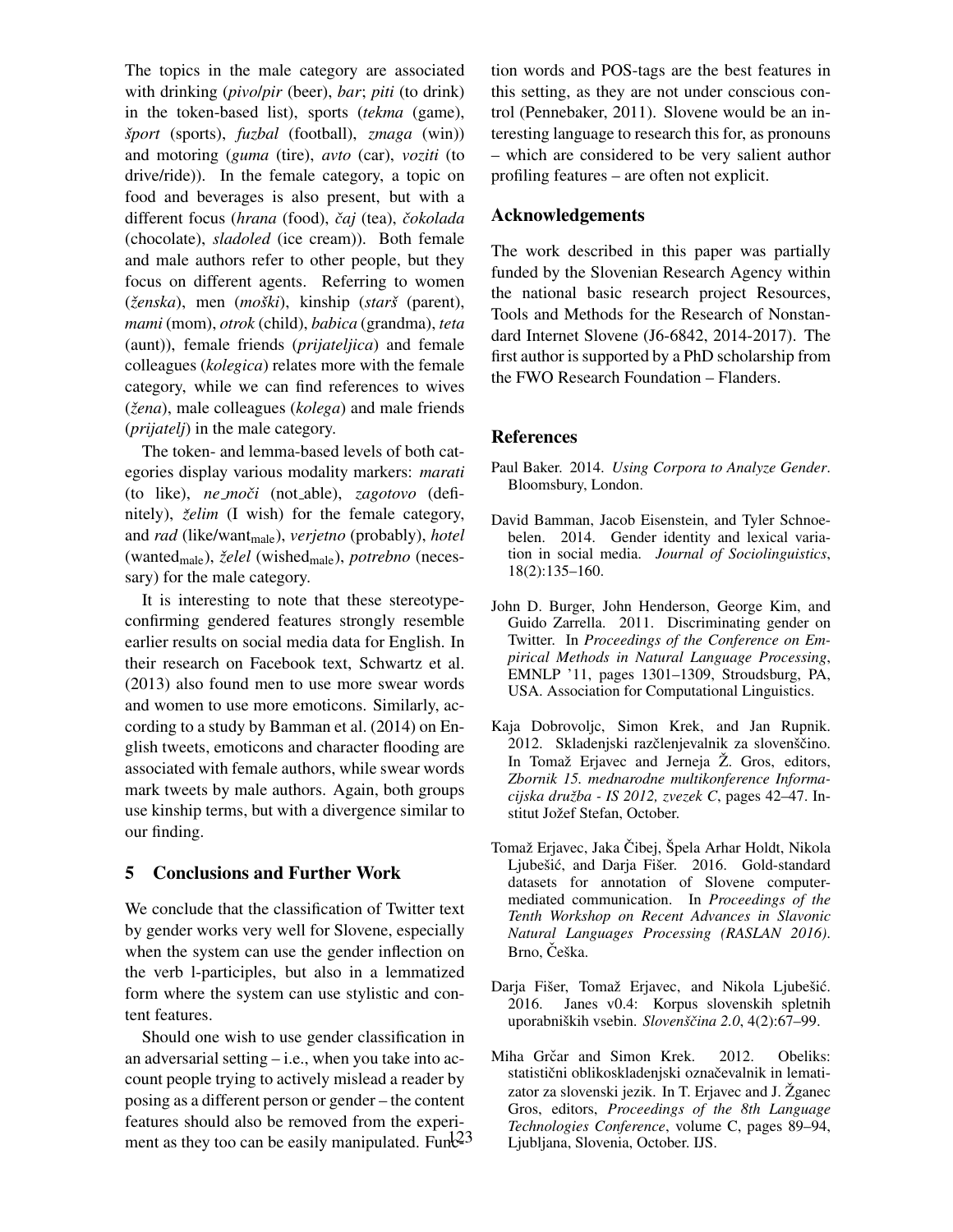- Matjaz Juršič, Igor Mozetič, Tomaž Erjavec, and Nada Lavrač. 2010. LemmaGen: Multilingual lemmatisation with induced ripple-down rules. *J. UCS*, 16(9):1190–1214.
- Jurgita Kapočiūtė-Dzikienė, Ligita Šarkutė, and Andrius Utka. 2014. Automatic author profiling of Lithuanian parliamentary speeches: Exploring the influence of features and dataset sizes. In *Human Language Technologies The Baltic Perspective, Proceedings of the Sixth International Conference Baltic HLT 2014*. Kaunas, Lithuania.
- Jurgita Kapočiūtė-Dzikienė, Andrius Utka, and Ligita Sarkutė. 2015. Authorship attribution and author profiling of Lithuanian literary texts. In *Proceedings of the 5th Workshop on Balto-Slavic Natural Language Processing*. Hissar, Bulgaria.
- Moshe Koppel, Shlomo Argamon, and Anat Rachel Shimoni. 2002. Automatically categorizing written texts by author gender. *Literary and Linguistic Computing*, 17(4):401–412.
- Tatiana Litvinova and Olga Litvinova. 2016. Authorship profiling in Russian-language texts. In *Proceedings of the 13th International Conference on Statistical Analysis of Textual Data (JADT)*. Nice, France.
- Tatiana Litvinova, Pavel Seredin, and Olga Litvinova. 2015. Using part-of-speech sequences frequencies in a text to predict author personality: a corpus study. *Indian Journal of Science and Technology*, 8(9):93– 97.
- Nikola Ljubešić and Tomaž Erjavec. 2016. Corpus vs. lexicon supervision in morphosyntactic tagging: the case of Slovene. In *Proceedings of the Tenth International Conference on Language Resources and Evaluation (LREC 2016)*, Paris, France, may. European Language Resources Association (ELRA).
- Nikola Ljubešić and Darja Fišer. 2016. Private or corporate? Predicting user types on Twitter. In *Proceedings of the 2nd Workshop on Noisy Usergenerated Text*, pages 38–46.
- Nikola Ljubešić, Darja Fišer, and Tomaž Erjavec. 2014. Tweetcat: A tool for building Twitter corpora of smaller languages. In *Proceedings of the 9th Language Resources and Evaluation Conference (LREC 2014)*. ELRA, Reykjavik, Iceland.
- Nikola Ljubešić, Katja Zupan, Darja Fišer, and Tomaž Erjavec. 2016. Slovene data : historical texts vs. user-generated content. In Heike Zinsmeister Stefanie Dipper, Friedrich NeuBarth, editor, *Proceedings of the 13th Conference on Natural Language Processing (KONVENS)*, pages 146–155.
- Marco Lui and Timothy Baldwin. 2012. langid.py: An off-the-shelf language identification tool. In *Proceedings of the ACL 2012 system demonstrations*, 124Jeju, Korea. ACL.
- Matthew Newman, Carla Groom, Lori Handelman, and James Pennebaker. 2008. Gender differences in language use: An analysis of 14,000 text samples. *Discourse Processes*, 45(3):211236.
- Dong Nguyen, Rilana Gravel, Dolf Trieschnigg, Theo Meder, and C-M Au Yeung. 2013. TweetGenie: automatic age prediction from tweets. *ACM SIGWEB Newsletter*, 4(4).
- Fabian Pedregosa, Gael Varoquaux, Alexandre Gramfort, Vincent Michel, Bertrand Thirion, Olivier Grisel, Mathieu Blondel, Peter Prettenhofer, Ron Weiss, Vincent Dubourg, Jake Vanderplas, Alexandre Passos, David Cournapeau, Matthieu Brucher, M. Perrot, and Edouard Duchesnay. 2011. Scikitlearn: Machine learning in Python. *Journal of Machine Learning Research*, 12:2825–2830.
- Claudia Peersman, Walter Daelemans, and Leona Van Vaerenbergh. 2011. Predicting age and gender in online social networks. In *Proceedings of the 3rd international workshop on Search and mining user-generated contents*, pages 37–44. ACM.
- James W. Pennebaker. 2011. *The Secret Life of Pronouns: What Our Words Say About Us*. Bloomsbury USA.
- Barbara Plank and Dirk Hovy. 2015. Personality traits on twitter -or- how to get 1,500 personality tests in a week. In *Proceedings of the 6th Workshop on Computational Approaches to Subjectivity, Sentiment and Social Media Analysis (WASSA)*. Lisbon, Portugal.
- Francisco Rangel, Fabio Celli, Paolo Rosso, Martin Potthast, Benno Stein, and Walter Daelemans. 2015. Overview of the 3rd author profiling task at pan 2015. In *CLEF 2015 Working Notes*. CEUR.
- Francisco Rangel, Paolo Rosso, Ben Verhoeven, Walter Daelemans, Martin Potthast, and Benno Stein. 2016. Overview of the 4th author profiling task at pan 2016: cross-genre evaluations. In *CLEF 2016 Working Notes*. CEUR-WS.org.
- Aleksandr Sboev, Tatiana Litvinova, Dmitry Gudovskikh, Roman Rybka, and Ivan Moloshnikov. 2016. Machine learning models of text categorization by author gender using topic-independent features. In *Proceedings of the 5th International Young Scientist Conference on Computational Science*. Procedia Computer Science, Krakow, Poland.
- Jonathan Schler, Moshe Koppel, Shlomo Argamon, and James W Pennebaker. 2006. Effects of age and gender on blogging. In *AAAI Spring Symposium: Computational Approaches to Analyzing Weblogs*, volume 6, pages 199–205.
- H. Andrew Schwartz, Johannes C. Eichstaedt, Margaret L. Kern, Lukasz Dziurzynski, Stephanie M. Ramones, Megha Agrawal, Achal Shah, Michal Kosinski, David Stillwell, Martin E.P. Seligman, and Lyle H. Ungar. 2013. Personality, gender, and